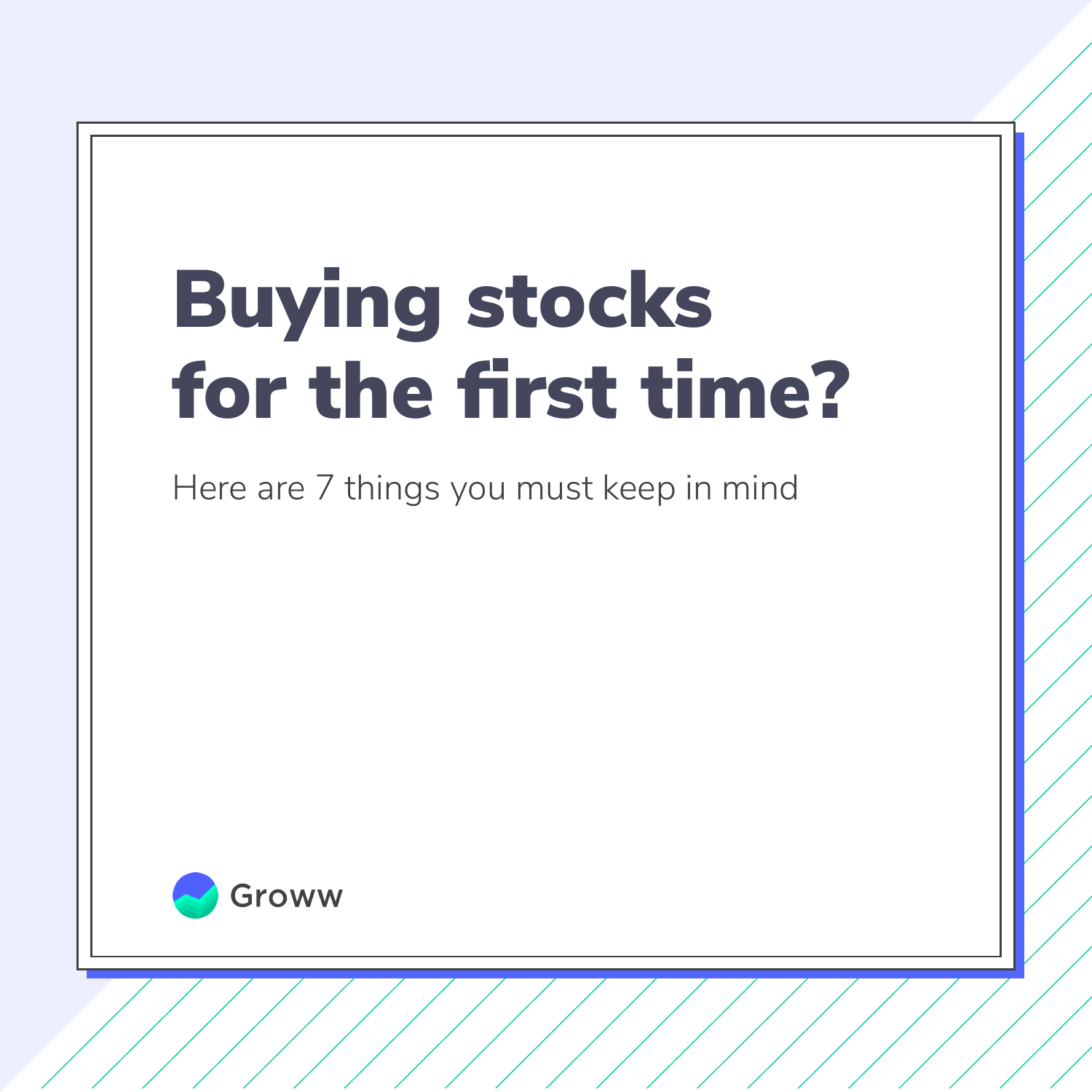#### Keep your eyes wide open

If you haven't invested in the stock market before, either it sounds daunting or you're eager to begin because you heard your friends talk about how much money they made from investing in stocks. While being positively influenced to explore investing is much appreciated, it's important to not blindly invest your hard-earned money. Researching about the stock market and the risks involved is very crucial for beginners.

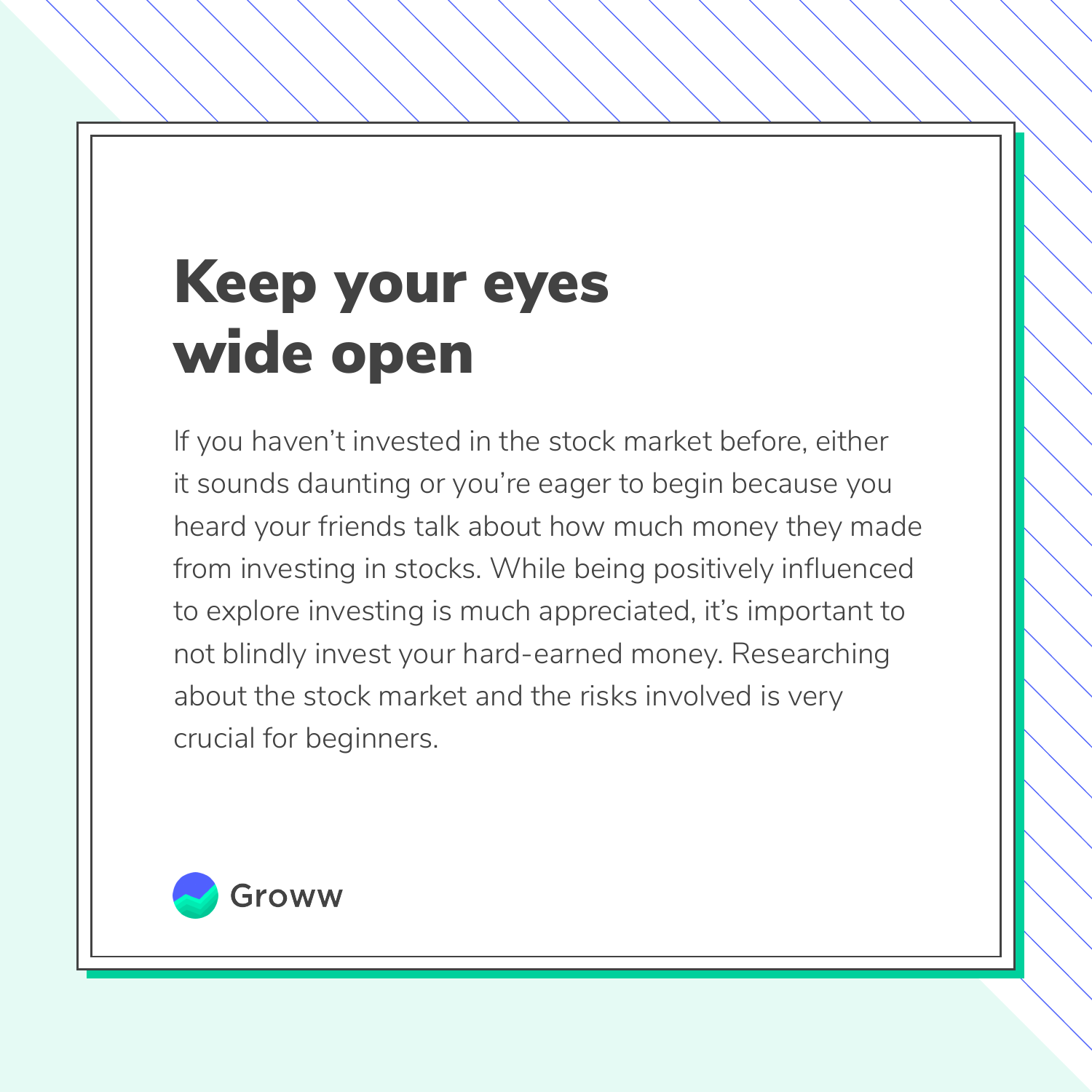#### Be fluent in the basics

As a beginner, all the numbers, charts, and financial ratios may seem too much to remember and analyse. While we encourage investors to do in-depth analysis of figures, there are some basic terms and figures (such as 52-week high/low, open price, previous close, etc.) that you can learn easily and get started. Once you feel comfortable with these, you can slowly level up your investing game.

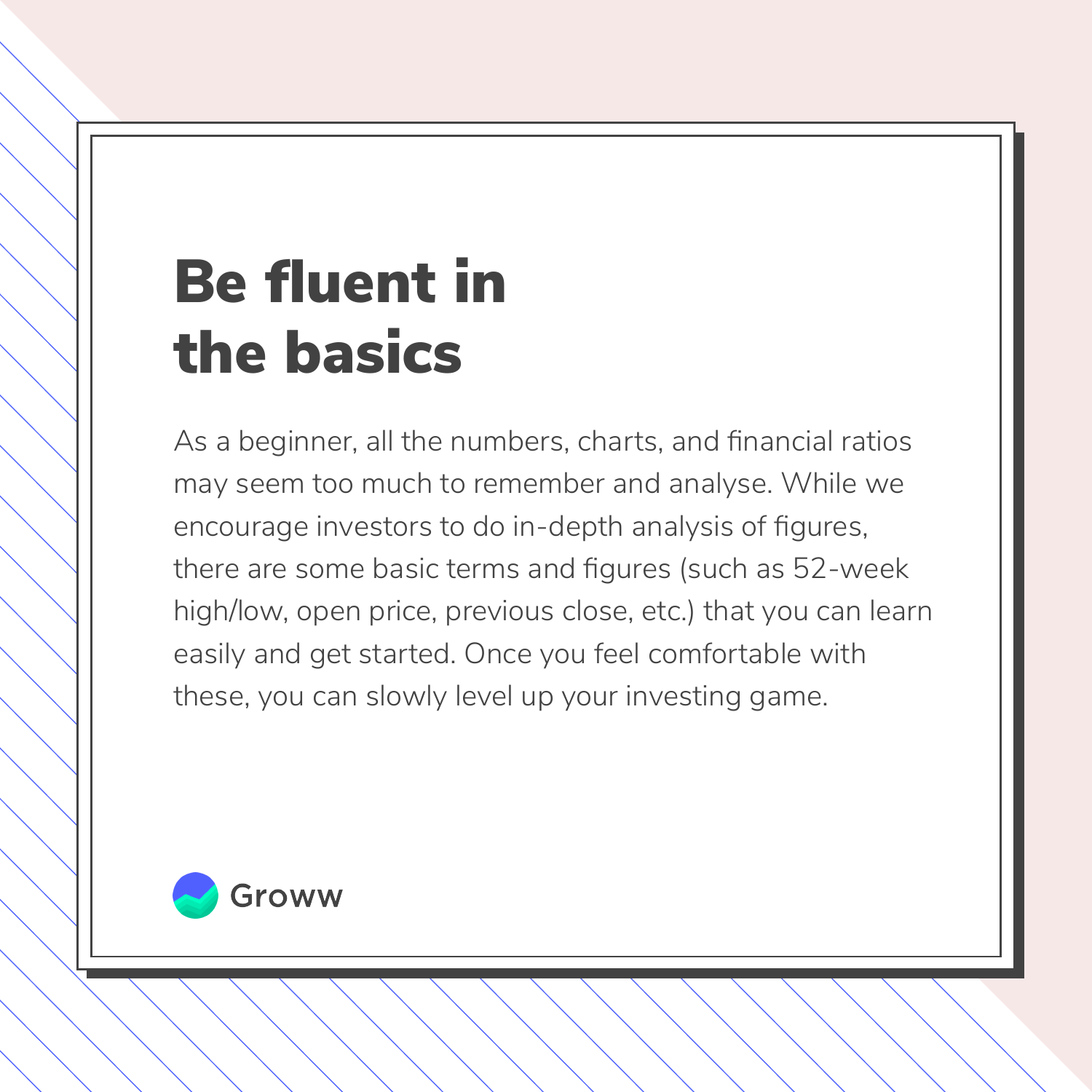## Don't invest money that you need

Let's say it together: "I will never risk money that I can't afford to lose". Many might say that you can make quick money in the stock market, what they forget to tell you is to check your risk appetite. As a beginner, the best approach is to start by investing only surplus funds in stocks. This way, you get to dip your toe in the water and keep going as you get more comfortable and your risk appetite increases.

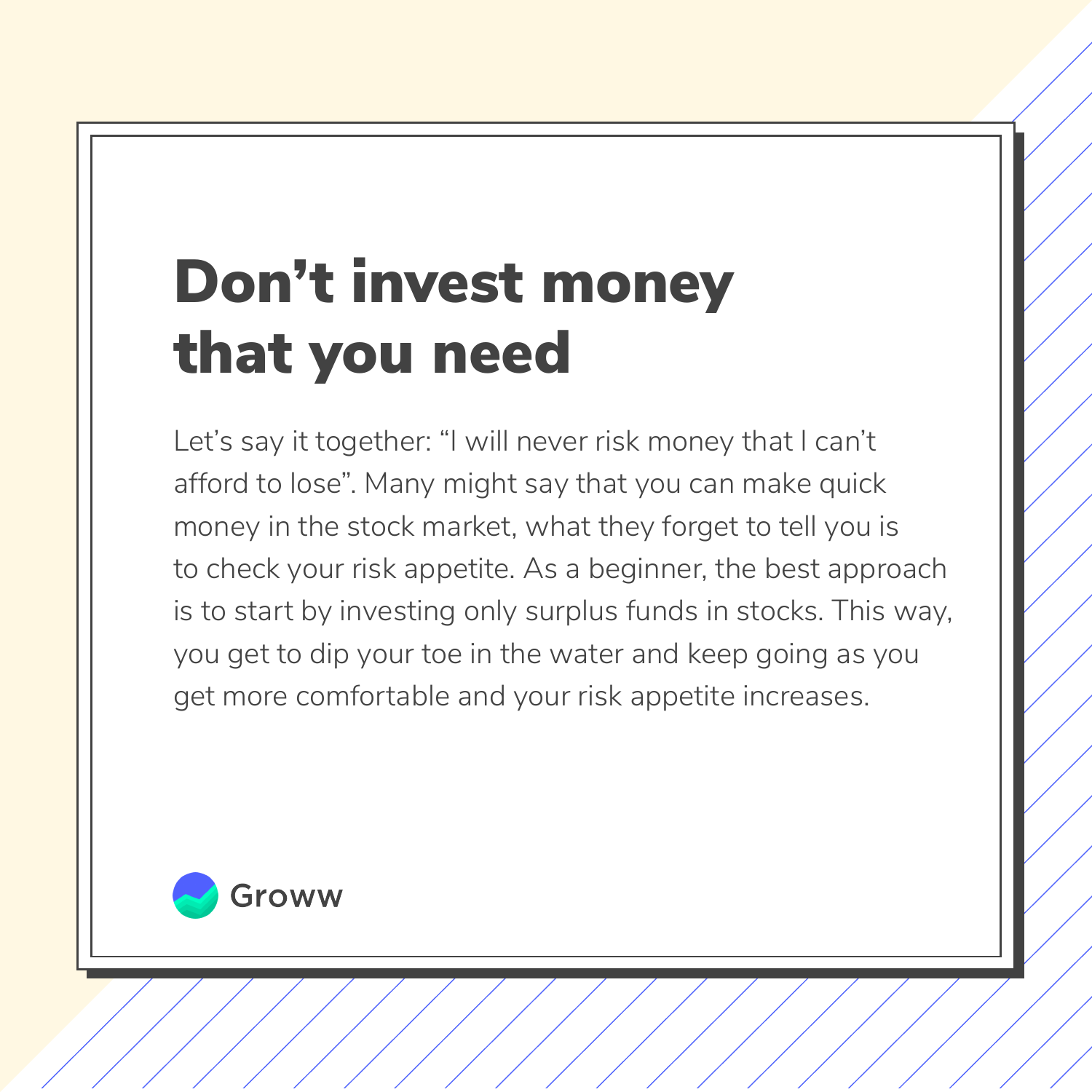## Listen, don't follow

There are thousands of popular investors in the world. You might be following them on social media, aspiring to become as rich as they have become as investors. It's great to be inspired and listen to their advice, but to blindly follow their investment strategy is a grave mistake. Avoid investing in stocks simply because someone else has invested in it. Research first. And, this applies to family member/friends too.

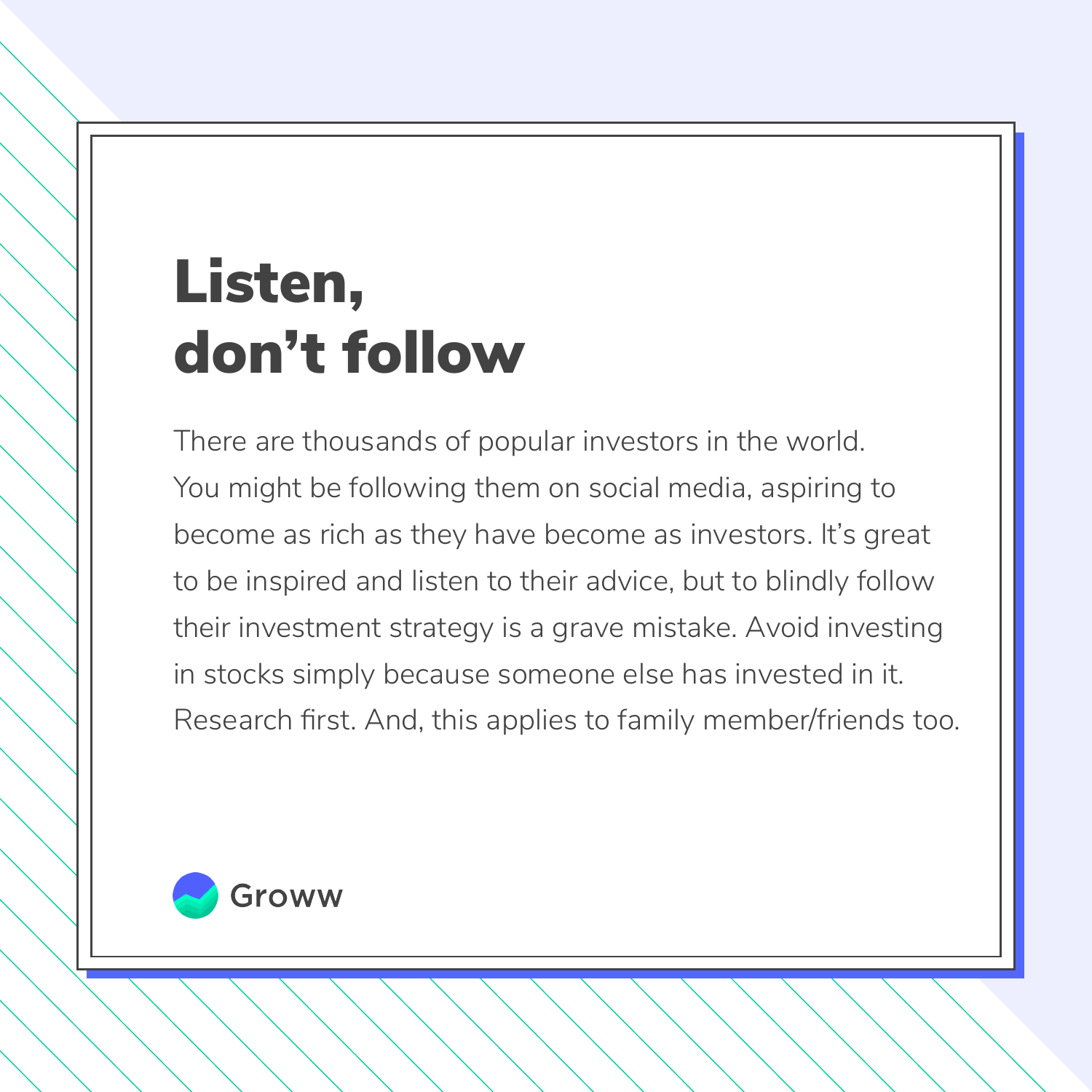## Create a mixed bag

Diversification is one of the most-used terms in investing. And, for good reason! When we talk about investing based on your risk appetite, it's also important to diversify that risk. You can do so by investing in different companies from different sectors.

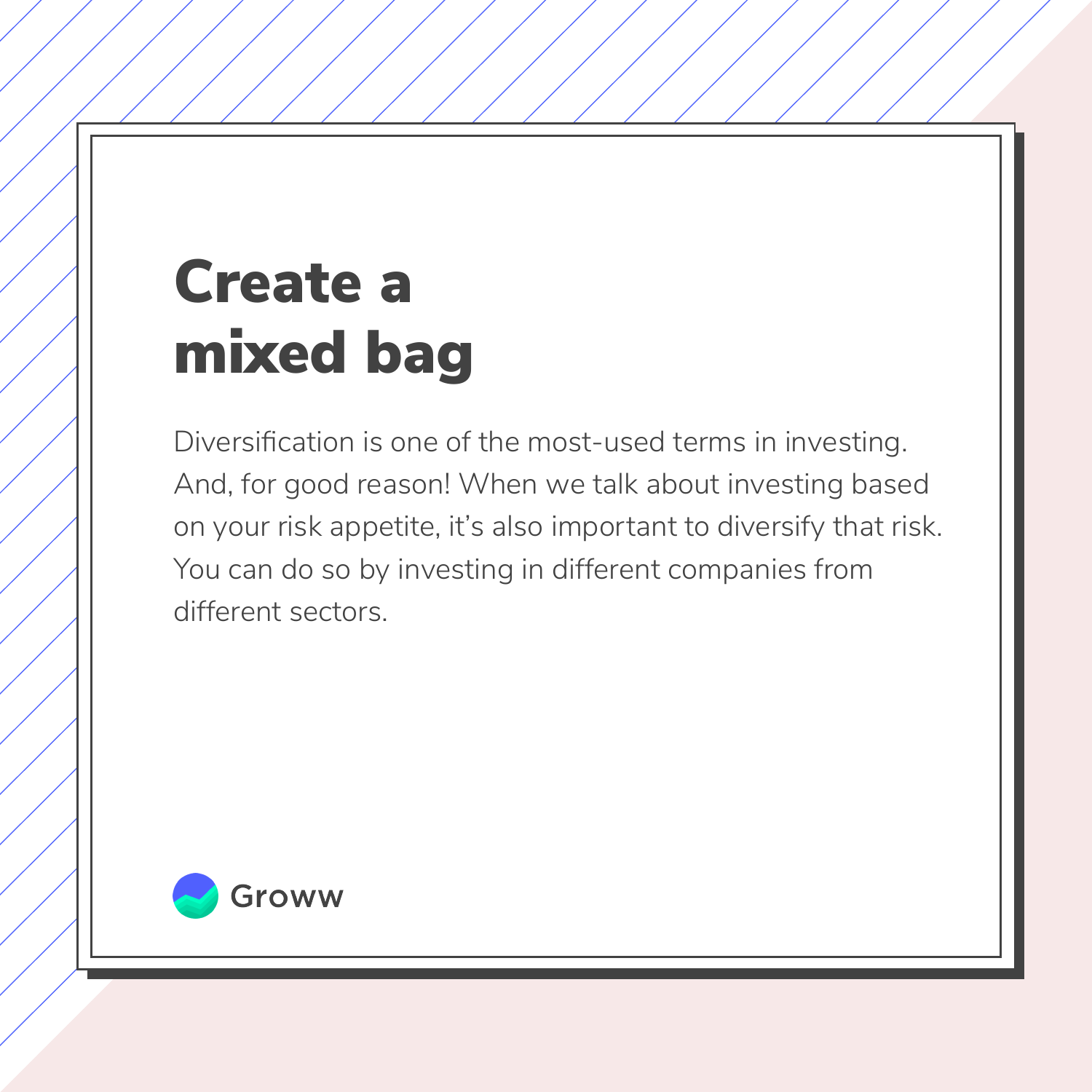#### Keep your emotions aside

There are two major emotions that investors are prone to feel while investing: Greed and fear. Greed leads you to buy stocks only based on incredibly high returns in the past without researching about the company. Fear leads you to sell your stocks at rock-bottom prices when the market is going down. Neither of these emotions are helpful. Staying logical and analytical is the best approach to investing.